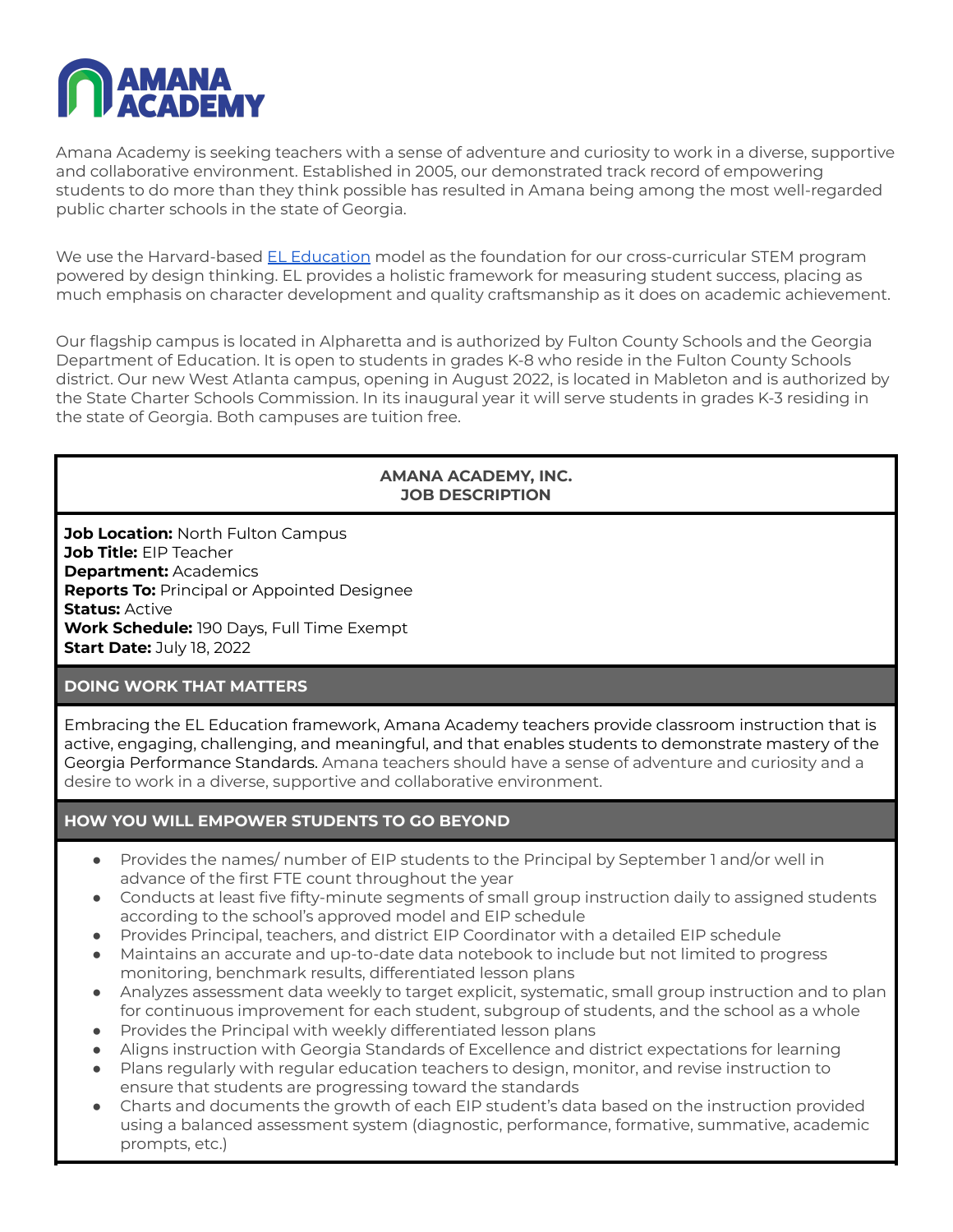- Conveys high expectations for student achievement through instructional goals, activities, interactions, and environment
- Supervises students and maintains discipline at all times
- Reviews SIS reports prior to each FTE count to ensure proper coding in the student information system for students receiving EIP services
- Adheres to GaDOE guidelines for serving EIP eligible students
- Protects the confidentiality of student information

## **ADDITIONAL RESPONSIBILITIES**

- Prepares adequately for responsibilities to be assumed when absent
- Works with parents/guardians in all aspects of the student's educational program
- Facilitates home-school communication by such means as holding conferences, telephoning, and sending written communications
- Integrates appropriate technology into classroom instruction
- Avoids behaviors which detract from staff morale
- Performs other duties as assigned by the appropriate administrator

## **WHAT YOU NEED TO SUCCEED**

- Education: Bachelor's Degree from a regionally accredited university required
- Certification/Licensure: Valid Georgia Teaching Certification in applicable field required, or must be eligible to hold a valid Georgia Teaching Certificate
- Experience: 2+ years of classroom experience preferred
- Knowledge/Skills/Abilities:
	- Proven communication and instructional strategies
	- Classroom management skills
	- Excellent communication skills both orally and in writing
	- Excellent organizational skills

## **HOW YOU WILL GO BEYOND**

## ● **Working Conditions for Amana's Alpharetta campus**:

- Amana's flagship campus is located in a renovated shopping plaza, minutes from Alpharetta City Center and City Hall
- The building sits adjacent to 92-acre Wills Park, and teachers are expected to integrate this beautiful resource into daily activities, classroom instruction and expedition work where possible. Amenities include:
	- Walking Trails
	- An outdoor classroom
	- Playgrounds and fields for recess
	- Public art displays
- Staff must be comfortable teaching and leading students in both an indoor and outdoor setting.
- Staff must possess and demonstrate an innate comfort with flexibility and being able to adapt to new circumstances.
- Physical Demands:
	- Ability to lift and carry 30-50 pounds with assistance
	- Ability to push or pull a maximum of 50 pounds
	- May require stooping or crouching